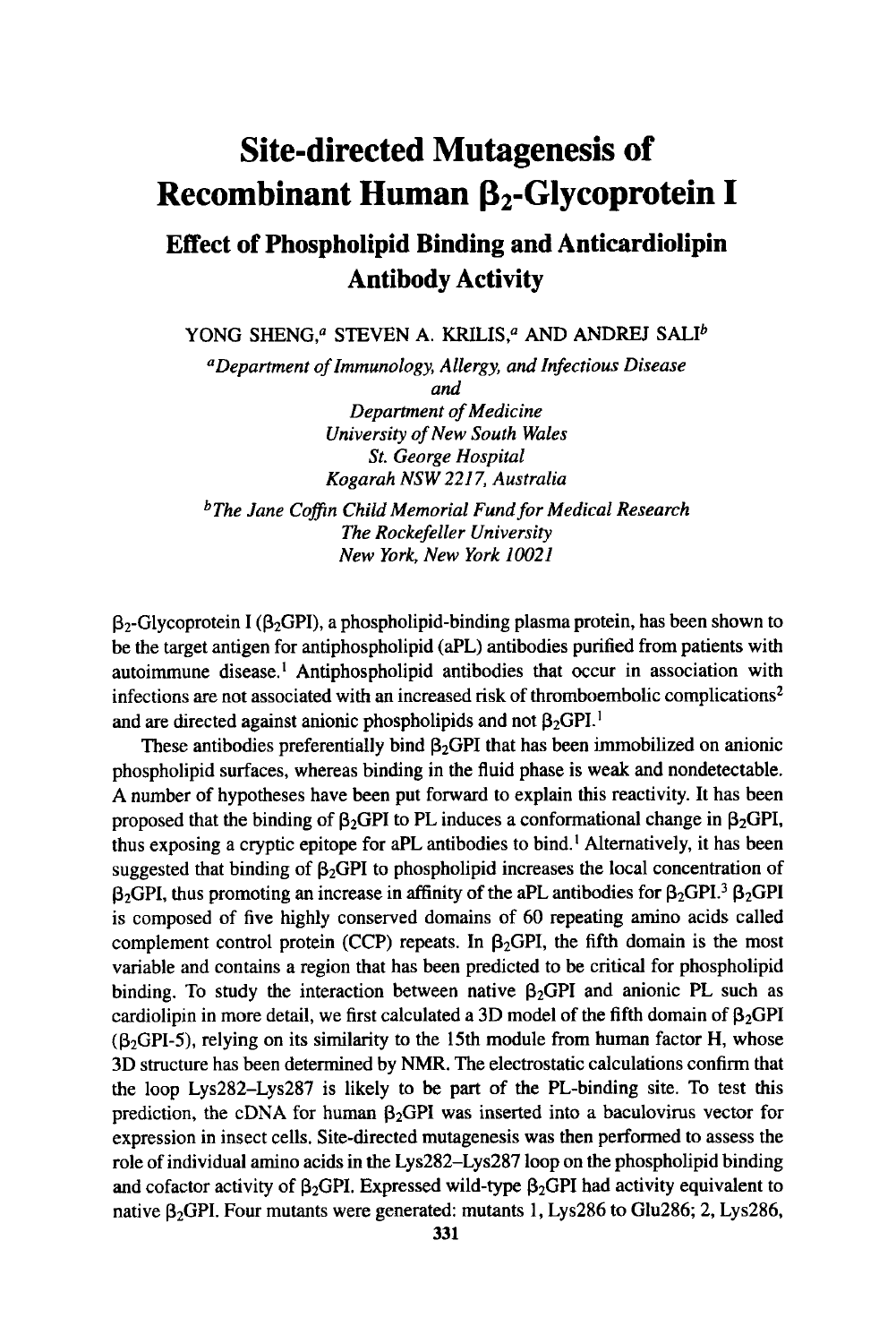287 to Glu286, 287; 3, Lys284, 287 to Glu284, 287; and 4, Lys284, 286, 287 to Glu284, 286, 287. Affinity-purified antibodies from patients with aPL syndrome exhibited binding in a CL-ELISA system only in the presence of recombinant wild-type  $\beta_2$ GPI in a dose-dependent manner similar to that obtained with native human  $\beta_2$ GPI (FIGURE 1). In contrast, no cofactor activity was obtained with mutants 2, 3, and 4 when these were tested up to a concentration of  $64 \mu g/mL$  (FIGURE 1). However, mutant 1 exhibited a dose-dependent increase in binding that was only



FIGURE 1. Dose response of binding activity of affinity-purified aPL antibody at 2 µg/mL from an autoimmune patient to **CL** in a modified CL-ELISA in the presence of different preparations of  $\beta_2$ GPI: native  $\beta_2$ GPI **(** $\bullet$ ), recombinant wild-type  $\beta_2$ GPI ( $\circ$ ), mutant 1 ( $\times$ ), mutant 2 ( $\blacksquare$ ), mutant 3 ( $\blacktriangle$ ), and mutant 4 ( $\square$ ). Results are expressed as the mean  $\pm$  SE of duplicates.

demonstrated at high concentrations of  $\beta_2$ GPI and only reached approximately 50% of that obtained with wild-type  $\beta_2$ GPI (FIGURE 1).

In summary, comparative molecular modeling has predicted that a highly positive charged amino acid sequence, **Lys282-Asn-Lys-Glu-Lys-Lys287,** located in the fifth domain of  $\beta_2$ GPI is the major PL-binding site. We have tested this hypothesis and have shown that amino acid residues Lys284, 286, and 287 are critical for  $\beta_2$ GPI binding to PL and for cofactor activity for aPL antibodies.